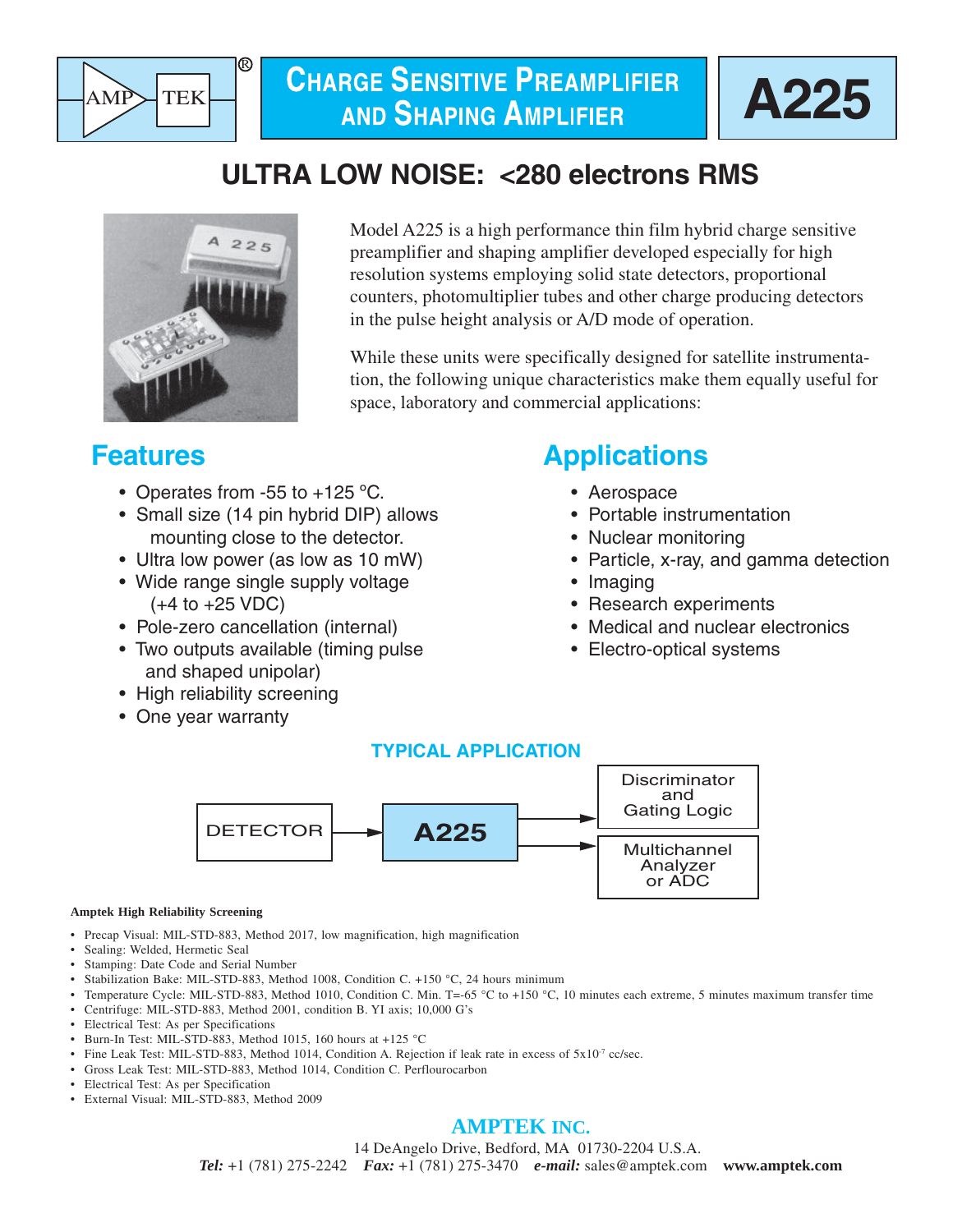|                                                    | $(Vs = +5 V, T = 25 °C, R_{LOAD} = 10 K)$                                                                                      |
|----------------------------------------------------|--------------------------------------------------------------------------------------------------------------------------------|
| <b>Input Characteristics</b>                       |                                                                                                                                |
| Sensitivity:                                       | 240 mV/Mev (Si)<br>300 mV/Mev (Ge)<br>195 mV/Mev (CdTe)<br>206 mV/Mev (HgI2)<br>5.2 V/pC<br>$0.83 \mu V/electron$              |
| Noise:                                             | 2.5 keV FWHM (Si)<br>2.0 keV FWHM (Ge)<br>3.1 keV FWHM (CdTe)<br>2.9 keV FWHM (HgI2)<br>4.5 x 10-17 C rms<br>280 electrons rms |
| Noise Slope:                                       | 50 eV/pF (Si)<br>40 $eV/pF$ (Ge)<br>62 eV/pF (CdTe)<br>58 eV/pF (HgI2)<br>9 x 10-19 C/pF<br>5.6 electrons/pF                   |
| Dynamic Input Capacitance: > 7,000 pF<br>Polarity: | Negative                                                                                                                       |
| Detector Capacitance:                              | Up to 1,000 pF                                                                                                                 |

#### **Output Characteristics**

| 1) Shaping Amplifier (Pin 8)          |                                                                              |  |
|---------------------------------------|------------------------------------------------------------------------------|--|
| Polarity:                             | Positive                                                                     |  |
| Peaking Time:                         | $2.4 \mu s$                                                                  |  |
| Integral Nonlinearity:                | $< 0.04\%$ for 0 to 10V<br>output pulse                                      |  |
| Pole-Zero Compensation: Internal      |                                                                              |  |
| Dynamic Range:                        | (Vs - 1.25) Volt                                                             |  |
| DC Level:                             | 0.8 V nominal                                                                |  |
| 2) Timing Pulse (Pin 12)<br>Polarity: | Positive                                                                     |  |
| Sensitivity:                          | 44 mV/Mev (Si)<br>55 mV/Mev (Ge)<br>1.0 V/pC                                 |  |
| Risetime:                             | 18 ns (unloaded)                                                             |  |
| <b>General</b>                        |                                                                              |  |
| Weight:                               | .14 oz, 4 g                                                                  |  |
| Operating Voltage:                    | $Vs = +4$ to $+25$ VDC                                                       |  |
| <b>Operating Current:</b>             | 2.3 mA independent of Vs                                                     |  |
| Variation of Sensitivity              |                                                                              |  |
| with Supply Voltage:                  | < 0.07% / Volt, 4 to 10 Volts<br>< 0.005% /Volt, 10 to 25 Volts              |  |
| Temperature:                          | -55 to +125 °C Operational                                                   |  |
| Temperature Stability:                | 0.02% / $\degree$ C at 25 $\degree$ C typical<br>$\pm$ 2% from -25 to +75 °C |  |
| Screening:                            | Amptek High Reliability                                                      |  |
| Package:                              | 14 pin hybrid DIP (metal)                                                    |  |
|                                       |                                                                              |  |

Radiation Resistance: 100k rad(Si) Warranty: One year Test Board: PC-25

#### **General**

Due to its hermetic seal and small size, the A225 is well suited for use in space or within a vacuum chamber. In such applications care should be taken to avoid electrical discharge near the input which can damage the unit and VOID WARRANTY. Use care in soldering leads - avoid overheating.

For laboratory usage, the A225 can be mounted on its PC-25 test board (see below) and enclosed in a small metal box with appropriate cable connectors. A high voltage coupling capacitor should be added at the input as well as a small hole in the metal box in order to provide screwdriver adjustment to the gain control potentiometer.

#### **Package and Pin Configuration**

| 0.500<br>0.870           | 0.100<br>0.300      | 0.185<br>0.250<br>0.018<br>(inches) |
|--------------------------|---------------------|-------------------------------------|
| <b>TOP VIEW</b><br>Pin 1 | Input               | <b>SIDE VIEW</b>                    |
| Pin 2, 9                 | Case                |                                     |
| Pin 3, 6, 7, 10, 13      | N <sub>C</sub>      |                                     |
| Pin 4                    |                     | Input GND and Case                  |
| Pin 5                    | Output GND          |                                     |
| Pin 8                    | Output              |                                     |
| <b>Pin 11</b>            |                     | $Vs = +4$ to $+25$ VDC              |
| <b>Pin 12</b>            | <b>Timing Pulse</b> |                                     |
| <b>Pin 14</b>            |                     | Compensation (see notes)            |

#### **Circuit Layout**

Due to the high sensitivity and ultra low noise of the A225, care should be taken in circuit layout. The PC-25 Test Board may be used as an example of appropriate layout technique. In general, ground plane construction is recommended. Input and output lines should be kept well separated and in most cases shielding will be necessary.

Particular attention should be paid to the detector ground connection to avoid oscillation due to feedback. The supply voltage is internally decoupled. While this is normally adequate, in some applications external bypassing may be helpful.

To facilitate noise minimization in certain applications, two separate ground connections are provided. Pin 4 is the ground connection for the input stage and is also connected to the case. Pin 5 is ground for the remainder of the circuit. In most applications Pin 4 and 5 may be connected to the same ground (preferably a ground plane under the unit) along with Pins 2,3,6,7,9,10 and 13.

The A225 may also be used in applications where the input from the detector is positive by connecting Pin 5 (output ground) to a negative supply voltage instead of ground. This voltage can range from 0 to -10 V. A negative output pulse at Pin 8 will result from a positive input. The dynamic range in this case will be approximately 0.5 Volts greater than Pin 5. For example, with Pin 5 operated at -5 Volts, negative pulses of up to 5.5 Volts amplitude can be obtained. This mode of operation will result in increased operating current. The A225 is not specified in this mode and critical parameters should be verified by the user.

#### **Power Supply**

While specifications are given for operation at  $+5$  V, the characteristics of the A225 are relatively unaffected by changes in supply voltage from +4 to +25 VDC. Parameters critical to a particular application should be checked at the actual operating voltage.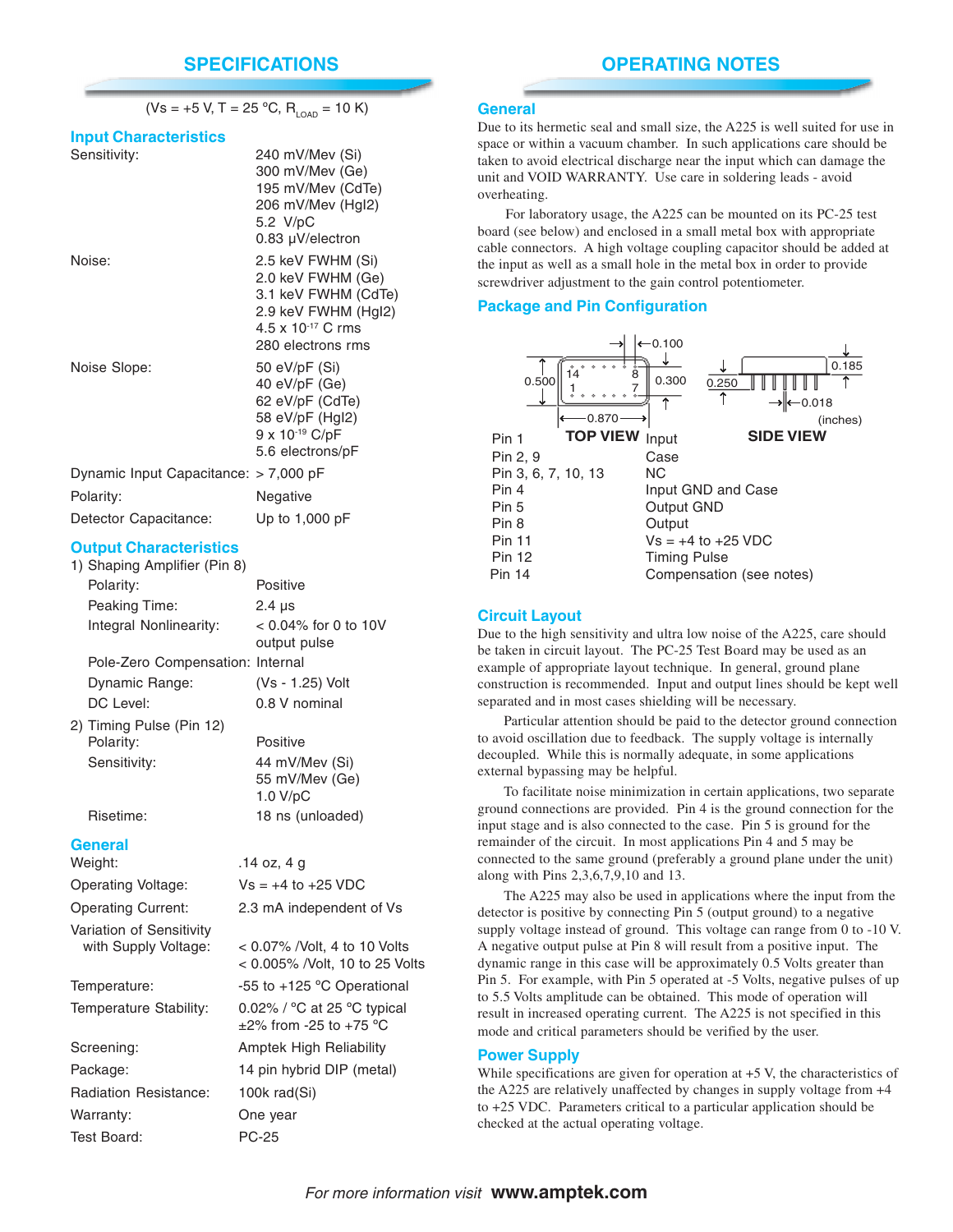#### **Input**

In order to minimize noise, the A225 input (Pin 1) has no internal protection. External protection may be added to Pin 1 by connecting two back-to-back diodes to ground.



NOTE: The input protection circuit provides a limited amount of protection against transients generated in the detector and bias network. Any circuit capable of providing absolute protection would cause intolerable degradation of noise performance. For this reason, care must be exercised in the use of any preamp with high voltage detectors. Specifically, damage may result from detector breakdown, breakdown of the high voltage coupling capacitor or other component, excessively rapid rise or fall of detector bias voltage, or the addition of uncharged capacitance across the input with bias voltage applied.

In some applications, increased protection will justify an increased noise level. In this case, a resistor may be added in series with the input - normally a few hundred ohm will suffice.

## **Outputs**

Pin 8

The shaping amplifier of the A225 produces a unipolar pulse at Pin 8 suitable for high resolution, high rate pulse height analysis. This output has an AC impedance of approximately 30  $\Omega$  and will drive 1 kΩ loads as well as several feet of unterminated cable. In applications requiring highest linearity, load resistance should be greater than 5 k $\Omega$ . This output has a quiescent D.C. output level, or Baseline, of approximately 0.8 V. In most applications the pulse should be capacitively coupled to external circuitry.

#### Pin 12

The output at Pin 12 is a timing pulse with an unloaded risetime of approximately 20 ns and a falltime of 2.8 µs capable of driving a load of 500  $\Omega$ . This output has approximately the same linearity characteristics as the shaped output at Pin 8. Grounding this pin could damage the unit.

#### **Bipolar Pulse**

In applications requiring a bipolar pulse, the unipolar output can be differentiated with an RC differentiator. The time constant

should be approximately 1.8  $\mu$ s, suggested values are: C = 1 nF,  $R = 1.8$  k $\Omega$ . In most cases this pulse should be buffered in order to drive subsequent circuitry.

### **Test Circuit**

The A225 can be tested with a pulser by using a small capacitor (usually 1 to 2 pF) to inject a test charge into the input. The unit will respond to the negative-going edge of the test pulse, which should have a transition time of less than 20 ns. This negative going edge should be followed by a relatively flat part of the waveform so that it appears as a step function.

For example, a square wave is a good test waveform. (Keep the square wave frequency low enough that the response to the positive-going edge can be ignored.) Alternately, a "sawtooth" waveform or a tail pulse with long fall time  $(> 100 \,\mu s)$  may be used. Charge transfer to the input is according to  $Q = CtV$ , where  $Q =$  total charge,  $Ct =$  value of test capacitor, and  $V =$ amplitude of voltage step. DO NOT connect the test pulser to the input directly or through a large capacitor  $(> 100 \text{ pF})$  as this can produce a large current in the input FET and cause irreversible damage.



Negative going pulse

Rise Time  $<$  20 ns, fall time  $>$  10 µs, or square wave. Amplitude: 22 mV = 1 MeV (Si)

- 1 MeV (Si) = (1 x 10<sup>6</sup> eV x 1.6 x 10<sup>-19</sup> C / 3.6 V = 0.044 x 10<sup>-12</sup> C  $V = Q / Ct = (0.044 \times 10^{-12} C) / (2 \times 10^{-12} F) = 22 mV$ 
	- Hence, a 22 mV step into 2 pF test capacitor will simulate the

charge of a 1 MeV energy deposition into a silicon detector.

#### **Compensation**

The A225 is internally optimized for detector capacitance up to approximately 50 pF. In applications with large detector capacitance and requiring short timing pulse risetime, a compensation capacitor from 0 to 250 pF may be connected from Pin 14 to ground. The exact value should be experimentally determined with the detector connected to the input. Note that this compensation will not normally be necessary if the timing pulse is not used, or its risetime is not critical.

### **PC-25 TEST BOARD for the A225/A206**

The PC-25 is a printed circuit board which accepts the A225 charge sensitive preamplifier and shaping amplifier and the A206 voltage amplifier and discriminator. It is designed to be used for two purposes: to facilitate testing of these devices, together or separately, and to simplify their use in many applications. The board provides input test circuitry, gain adjustment, voltatge reference to the A206, and convenient access to all active device pins. Ground plane construction minimizes noise pickup.